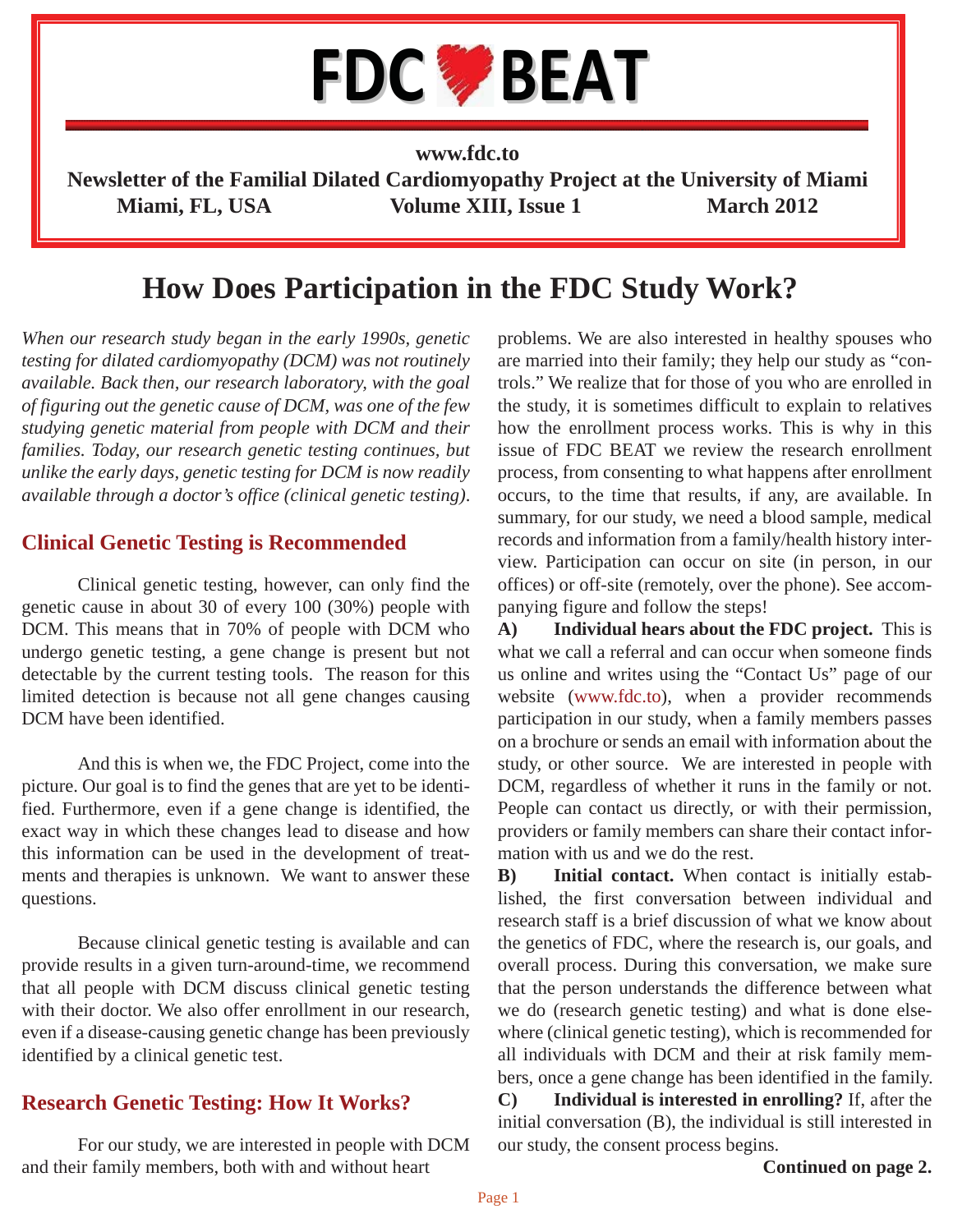**D) Enrollment packet.** During the consent process, several forms are completed. This packet contains the informed consent form, HIPAA form, medical records release form, family history questionnaire, and blood drawing kit. If the individual is not in our facility, we mail an enrollment kit with a pre-paid return envelope.

**E) Informed consent conversation.** After the enrollment packet is reviewed by the individual, research staff and individual have the informed consent conversation. During this conversation, which lasts an average of 30 minutes, the study and forms are reviewed in detail. We ensure that the participant has enrolled free of coercion and that ample time for questions has been allowed. If after this conversation, the individual wants to participate, research staff provides guidance on completing and signing the forms. A family and health history interview follows. For off-site individuals, the informed consent conversation is conducted over the phone.

**F)** Blood draw. Once the individual has given consent to participate, the next step is a blood draw. This blood draw can occur in our offices, or for off-site individuals, at any willing local doctor's office or blood drawing station. In our experience, doctors and nurses are very helpful in this process. In this case, all the individual has to do is to hand the blood drawing kit and instructions to the provider. If the individual is charged for the blood draw, our study provides reimbursement if a receipt is provided. The consent form outlines a series of additional procedures (skin biopsy, heart tissue donation, cardiovascular screening) that are not required for enrollment in the study. The option of pursuing these additional procedures is presented to subjects on a case by case basis, as their participation in the study proceeds. Participants are always free to decline undergoing these procedures.

**G) Materials go to FDC laboratory.** If the enrollment occurs on site, research staff takes blood sample and paperwork back to the laboratory. If the participant is off-site, sample and paperwork are placed in the pre-paid envelope provided with the enrollment kit and sent to our office.

**H) Review of paperwork and sample.** DNA (genetic material) is prepared from the blood sample. All paperwork is reviewed for completion and sample quality is assessed. If the paperwork and sample are complete and appropriate, the individual is officially enrolled in the study. Participation of additional family members is reviewed and records and sample analysis beings as described below, and in the accompanying figure, from steps A1 through D1.

**I**) **Participation of additional family members.** FDC staff and participant work together to see if additional family members would like to participate in the FDC Research Project.

#### **Records and Sample Analysis (A1-D1)**

**A1) Medical records request.** We use the release forms in the enrollment packet to request heart related medical records . This can take days or months to complete, depending on the turnaround time of the record request. Medical records must confirm heart size and ejection fraction and for affected people, medical records must confirm that the cause DCM is unknown.

**B1) Research genetic testing.** Research can only proceed if at least one individual per family is confirmed by medical records to have DCM of unknown cause. Genetic research is done to identify DCM-causing genetic changes. Once a person's sample enters the testing process, testing continues indefinitely until relevant results are obtained. We may not find any result.

**C1) Results and notification.** Once we have a result that can explain DCM, we test additional family members enrolled in the study to seek further proof that the genetic change identified is disease-causing. By nature, everyone carries dozens of genetic changes that can be neutral or benign (not disease-causing). This is a key aspect to our study. Comparing results from relatives with and without DCM is one of the most valuable research tools that we can use. If, after research genetic studies we have enough evidence to support a genetic change being responsible for DCM, we send a notification of results availability to all consented relatives. While we cannot disclose if any given person carries a genetic change, we do provide written information with as much information as possible so that our research result can be confirmed.

**D1) Confirmation of research results.** Our results must be confirmed by a laboratory certified by the Clinical Laboratory Improvement Amendments (CLIA) before they can be released to participants. Clinical laboratories require a fresh blood sample and a test request from the person's physician. We will tell the clinical laboratory what to test for in order to confirm our result. Clinical laboratories charge a fee for confirmatory testing, which may be covered by insurance.

As you can see in the figure, there is a start but there is no finish. Our research never ends. As generations go by, new family members are welcome to participate as we continue unraveling the genetics of FDC!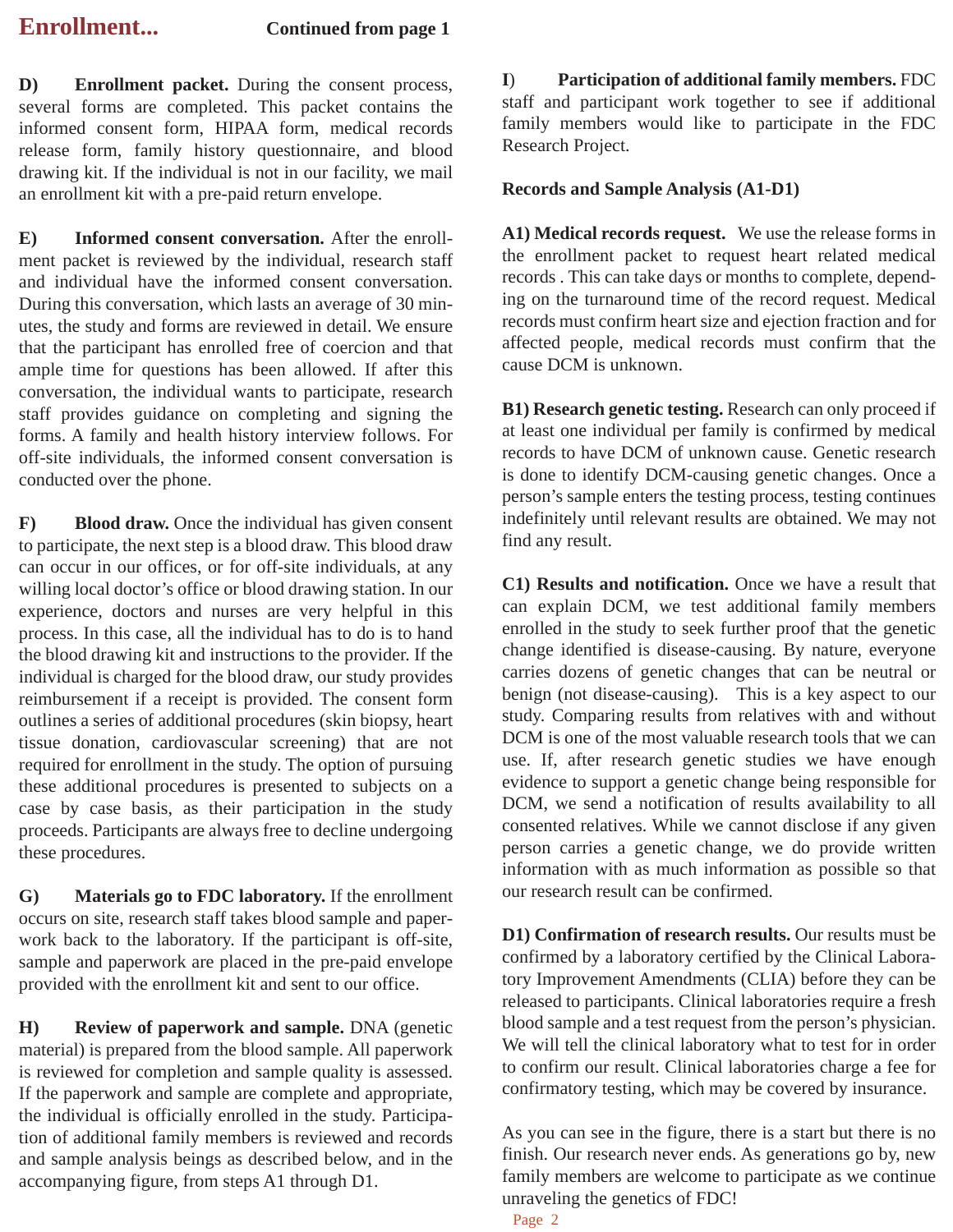